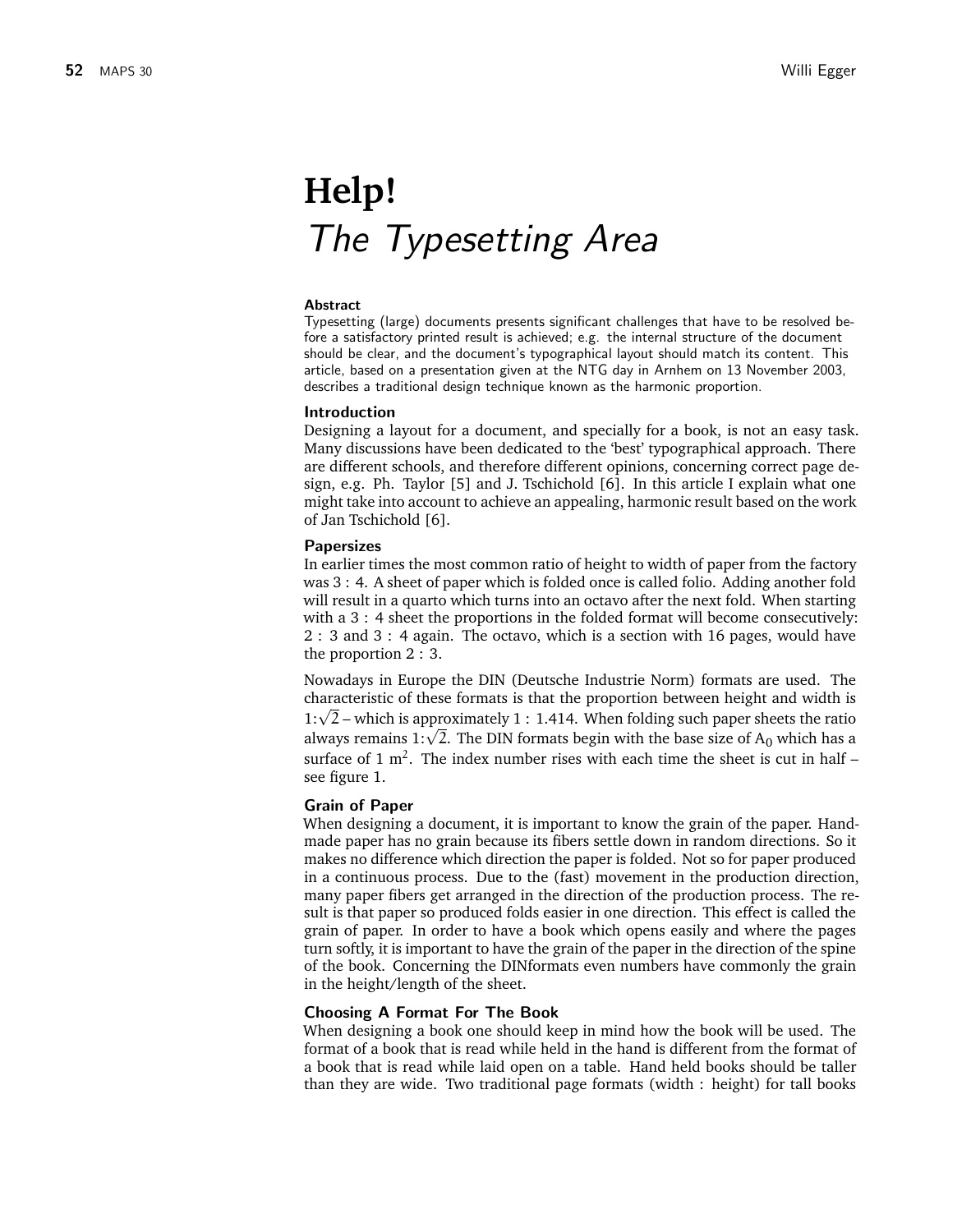

**Figure 1** From  $A_0$  to  $A_6$ 

are are: 21 : 34 (golden ratio) and 2 : 3. For very small books, ratios of 1 : 1.732 are are: 21 : 34 (golden)<br>(1 :  $\sqrt{3}$ ) or 3 : 5 are fine.

: √3) or 3 : 5 are fine.<br>Bad proportions of the page are 3 : 4 or 1 : 1.414 (1 : √2) – just try it yourself! Take an  $A_5$  book and read it while holding it in your free hand.  $\dots$ 

Conversely, large books that are studied laid open on a table can have a page proportion of 3 : 4 without any problem. Oblong books, where the height is less than the width, can also be read laid open on a table.

Figure 2 shows different page proportions.



**Figure 2** Page proportions (the gray area indicates the golden ratio)

# **Managing Readability**

In order to make life easier for the reader, one should try to make the average line length some 40 to 70 characters long – including spaces. The emphasis lays on the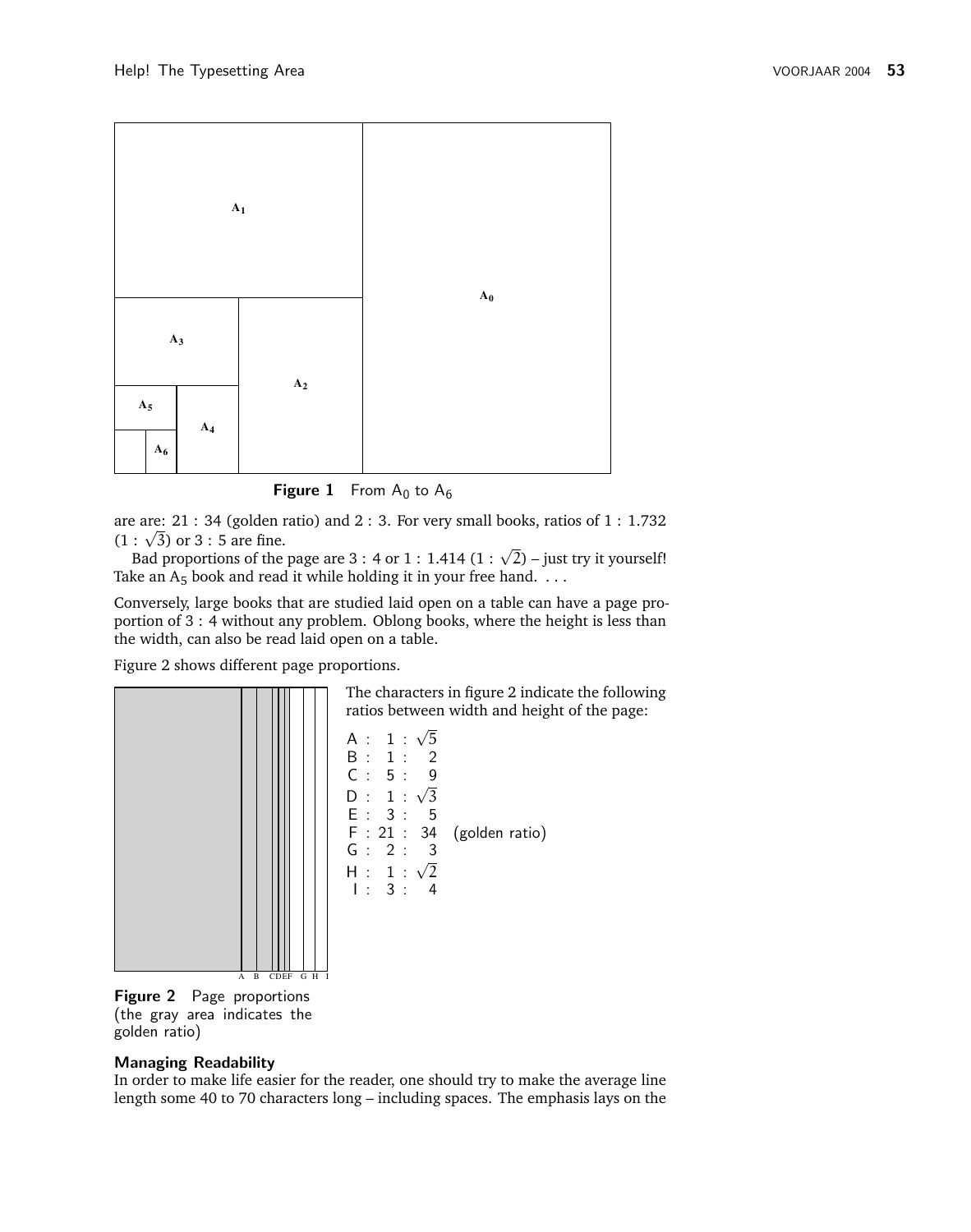70 characters including spaces. The 70 characters rule is applicable for different European languages such as English, Dutch and German.

In addition to the number of characters, the number of words in one line should also be considered. For the German language, a line consisting of 8 to 12 words is optimal.

Care should be taken when choosing the font. There are, of course, discussions on whether or not to use sansserif fonts for the main text. The important things are that one should restrict the number of fonts used, and that the fonts should contrast well. The less decorative elements a font has, the more legible it will be. One should avoid setting running texts in calligraphic or italic fonts.

In order to fit the 70 characters on a line, one can choose for fonts which run narrower or broader. Compare texts typeset in Times Roman, which is a narrow-running font developed for the Times newspaper, to the same text typeset in Bookman or Garamond. The examples in the T<sub>F</sub>X Font Sampler booklet [1] are quite instructive.

Another possibility to fit the line length requirement is to change the font size. Normally font sizes less than 8pts are not easily read.

#### **Placement Of The Typesetting Area On The Paper**

Now then, where to place the typesetting area on the page? Typographers did and still do differ in opinion on this subject. It is interesting to know that J. Tschichold in his young years was a promoter of the asymmetrical style of typography associated with the modernist and Bauhaus movements. Later on he started to study medieval manuscripts and printed documents from the middle ages, and completely reversed his opinion. His credo became the harmony of the spread and the page with the printed area. By measuring countless documents he discovered that often the the proportions for the size of the margins (inner, top, outer, and bottom) were: 2,3,4, and 6 respectively. Furthermore he discovered that a *page* with a ratio of 2 : 3 permits a typesetting area whose height is equal to the width of the page – see figure 3).



**Figure 3** Page proportion 2 : 3, the text block height is equal to the page width.

These principles of book design formed a ('canon') that was used by such early printers as Gutenberg and Schöffer (calligraph).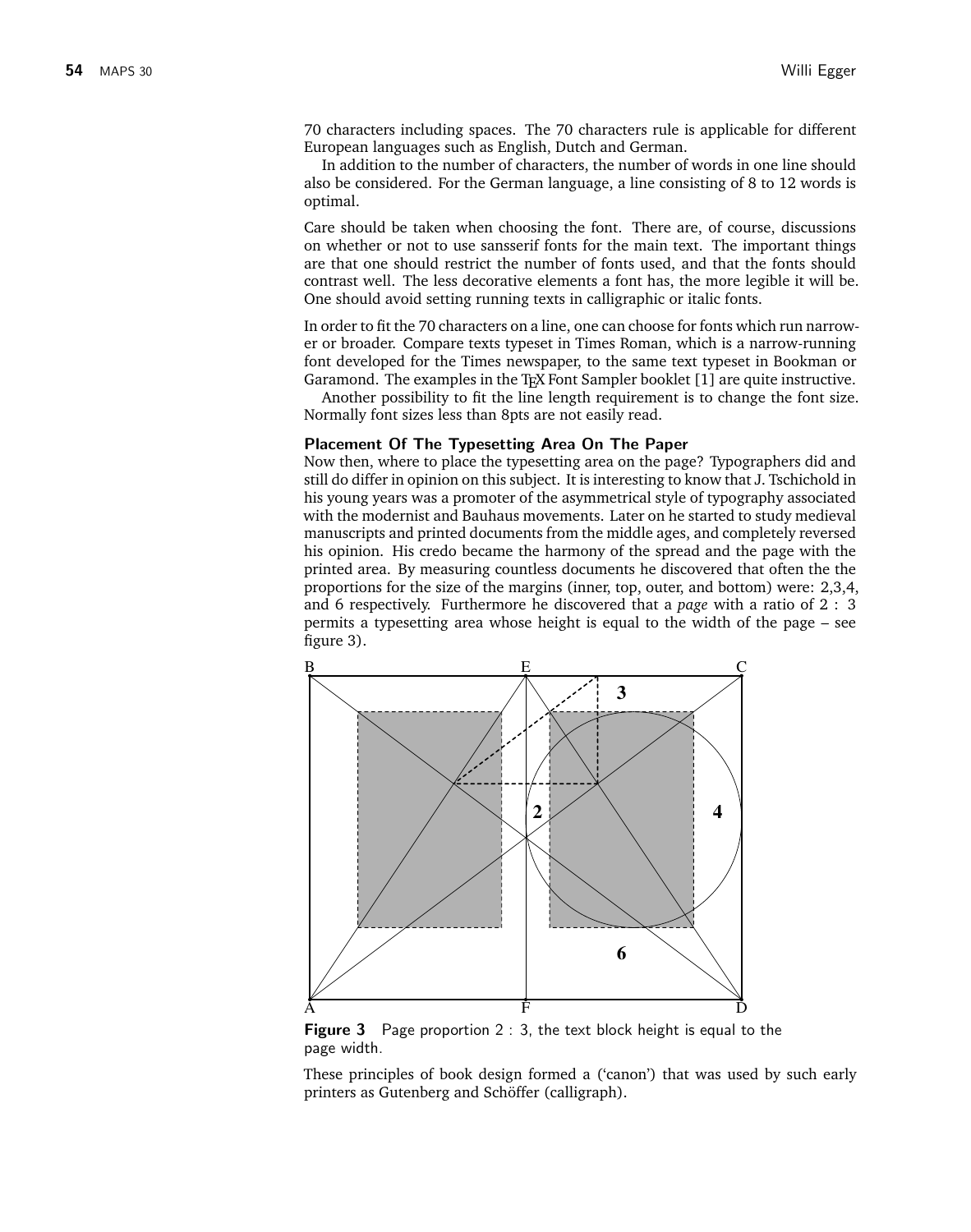In order to design a typesetting area that meets the requirements mentioned above, one needs to be able to divide the page width and height into ninths, since the inner top corner of each text block is one-ninth of the way across and one-ninth of the way down the page.

This division has been described by J.A. van de Graaf [7]. In 1955 Tschichold presented another approach to this using the knowledge of Villard de Honnecourt, an architect who lived in the first half of the 13th century, and the studies presented by H. Kayser [8]. The idea is that one can geometrically divide any length into thirds, fifths, and sevenths and so on. This construction was further improved by Goldenheim, Litchfield and Dietrich (GLaD-construction)[2], which yields odd and even divisions in separate diagrams. Kayser combined these methods in a single diagram. A Villard's diagram is presented in figure 4.



**Figure 4** An example diagram according to Villard de Honnecourt

Tschichold applied Villard de Honnecourt's construction recursively, and since (1/3)  $\times$  (1/3) = (1/9), this method ensures that the top inner corner of each text block (shown dashed in the figure 5) is located both one-ninth of the way across and down the page. Thus, the recursive Villard construction can be used to determine the size and position of the typesetting area, which have the same aspect ratio as the pages themselves.

Though Tschichold preferred a page ratio of 2 : 3, the same construction method can be applied to any page dimension and paper proportion. Moreover, one not even has to adhere to the division into ninths; other divisions like twelve (see figure 6) will also result in a harmonious proportion between the page and the typesetting area, and the portions of white space around the text block [6].

#### **Determine Necessary Data In MetaPost**

To calculate and draw harmonic ratios, the principles presented in the previous section were implemented in a MetaPost program. The program accepts the paper height, the aspect ratio of the spread, and the dividing factor of 9 or 12. Because the graphic dimensions can vary greatly, the program also accepts a scaling factor which tells MetaPost to scale the graphic, while leaving the calculated results unchanged.

Data used in figure 6: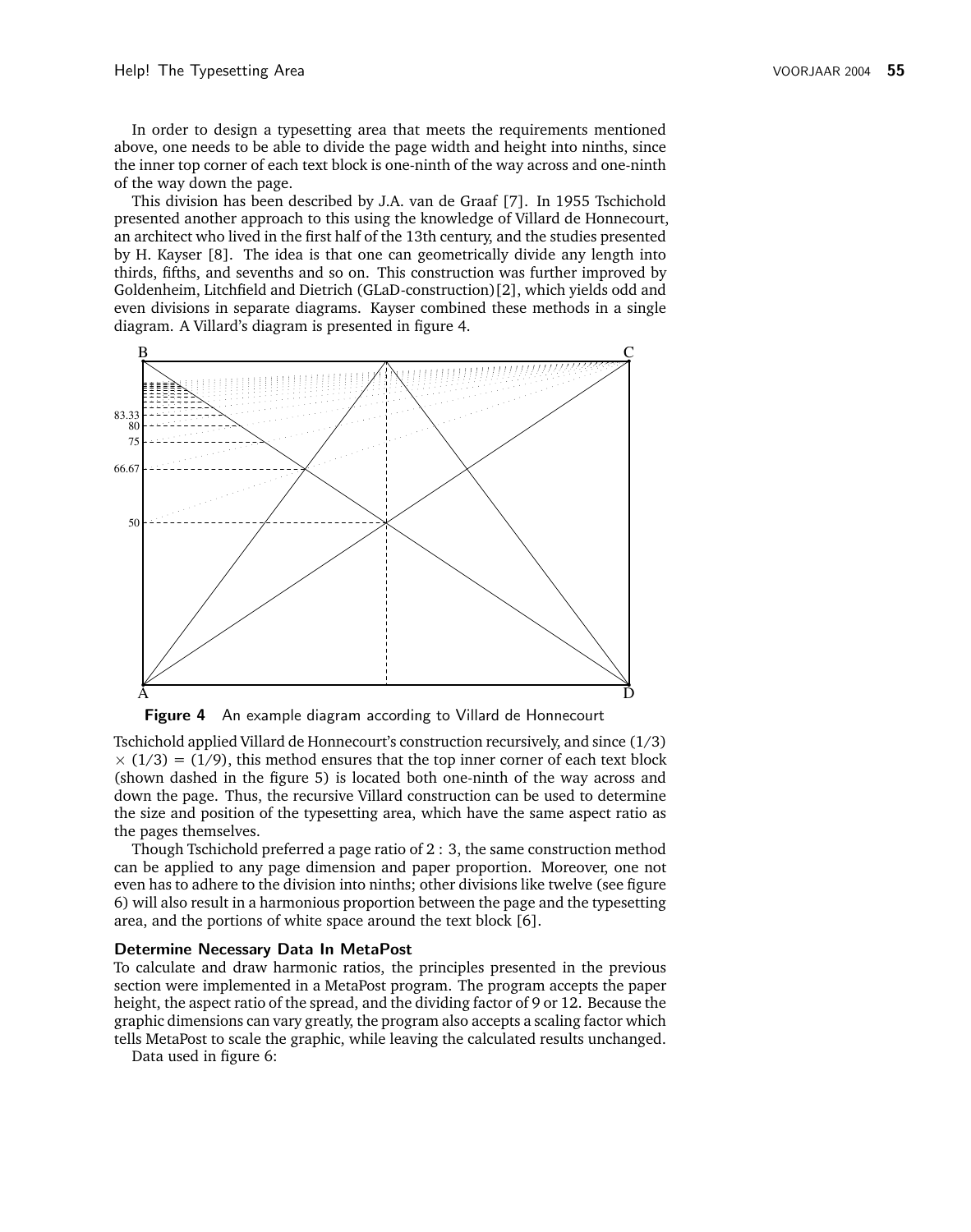

**Figure 5** Finding the left upper corner of the typesetting area with the method presented by J. Tschichold (dashed) and J.A. van de Graaf



**Figure 6** Finding the typesetting area with a division of 12 using the Villard de Honnecourt method

h : 22 cm proportion A : 3 proportion B : 4 dividing factor : 12

Data for the layout as calculated by MetaPost are given in table 1.

# **Binding Correction**

So far, only a single spread was used to calculate the typesetting area and the white space around it. When the document will be bound into a book, there must be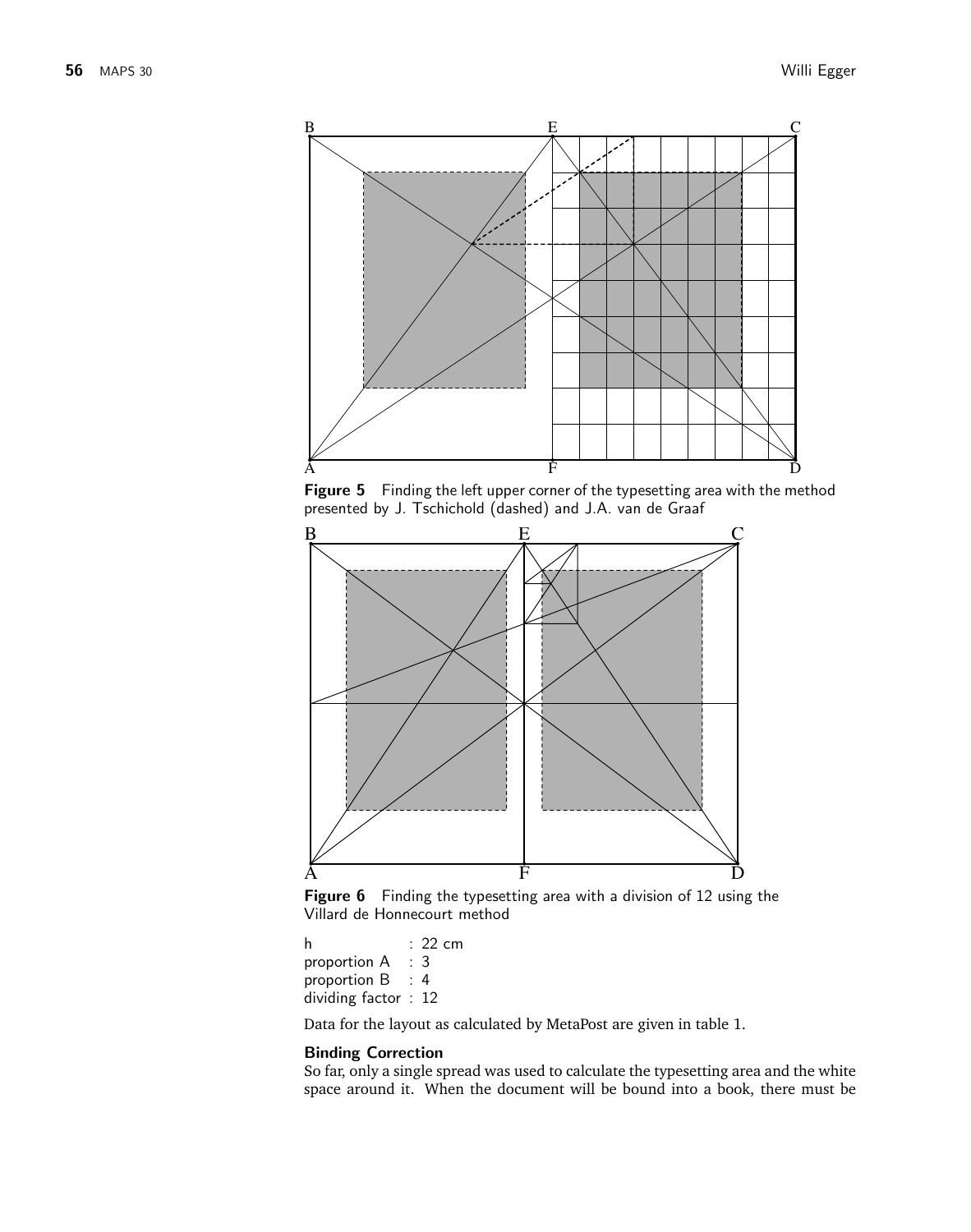| Proportion (height: width) of paper | 3:4              |
|-------------------------------------|------------------|
| Dividing factor                     | 12               |
| Page height (A - B)                 | 220 mm           |
| Page width $(A - F)$                | 146.5 mm         |
| Inner margin                        | 12               |
| Top margin                          | $18 \text{ mm}$  |
| Outer margin                        | $24 \text{ mm}$  |
| Lower margin                        | 37 mm            |
| Height of typesetting area          | $165$ mm         |
| Width of typesetting area           | $110 \text{ mm}$ |

**Table 1** Typesetting data as calculated by MetaPost

a correction for the optical loss of white space at the binding edge. How big this correction must be is difficult to tell because it depends on the weight and thickness of the paper, the thickness of the book, and, last but not least, on the type of binding used. So the binding correction can best be discussed with the printing house and the bindery.

# **Setup Of A Calculated Typesetting Area In Context**

When setting up a Context document following J. Tschichold's principles, the proportions can best be calculated on a separate piece of paper. Draw the actual dimensions of a spread and the single page, and use the Villard geometrical division method to find the one-third and one-ninth point.

Then measure the relevant dimensions.

Another approach is to use MetaPost to calculate the dimensions.

The following \setuplayout-command-options are used to typeset the example presented table 1 in Context

\setuplayout

| [topspace=18mm,       | % top margin                        |
|-----------------------|-------------------------------------|
| header=0pt,           |                                     |
| headerdistance=Opt,   |                                     |
| backspace=16mm,       | % inner margin + binding correction |
| $leftmargin = 12mm,$  | % inner margin                      |
| rightmargin=24mm,     | % outer margin                      |
| footerdistance=10mm,  |                                     |
| footer=4mm,           |                                     |
| height=179mm,         |                                     |
| width=110mm,          |                                     |
| location=doublesided] |                                     |

As you can see, not all the data presented in table 1 are used in the \setuplayoutcommand-options.

| Option                  | Comment                                                                                                                    |
|-------------------------|----------------------------------------------------------------------------------------------------------------------------|
| topspace                | As in the table                                                                                                            |
| header / headerdistance | Header and headerdistance get positive values if these<br>have to be included in the typesetting area (running<br>headers) |
| backspace               | The backspace is enlarged by 4 mm for binding correc-<br>tion                                                              |
| left $/$ right margin   | As in the table                                                                                                            |
| footer / footerdistance | Empirically set                                                                                                            |
| height                  | In Context the height always includes header and head-<br>erdistance and footer and footerdistance.                        |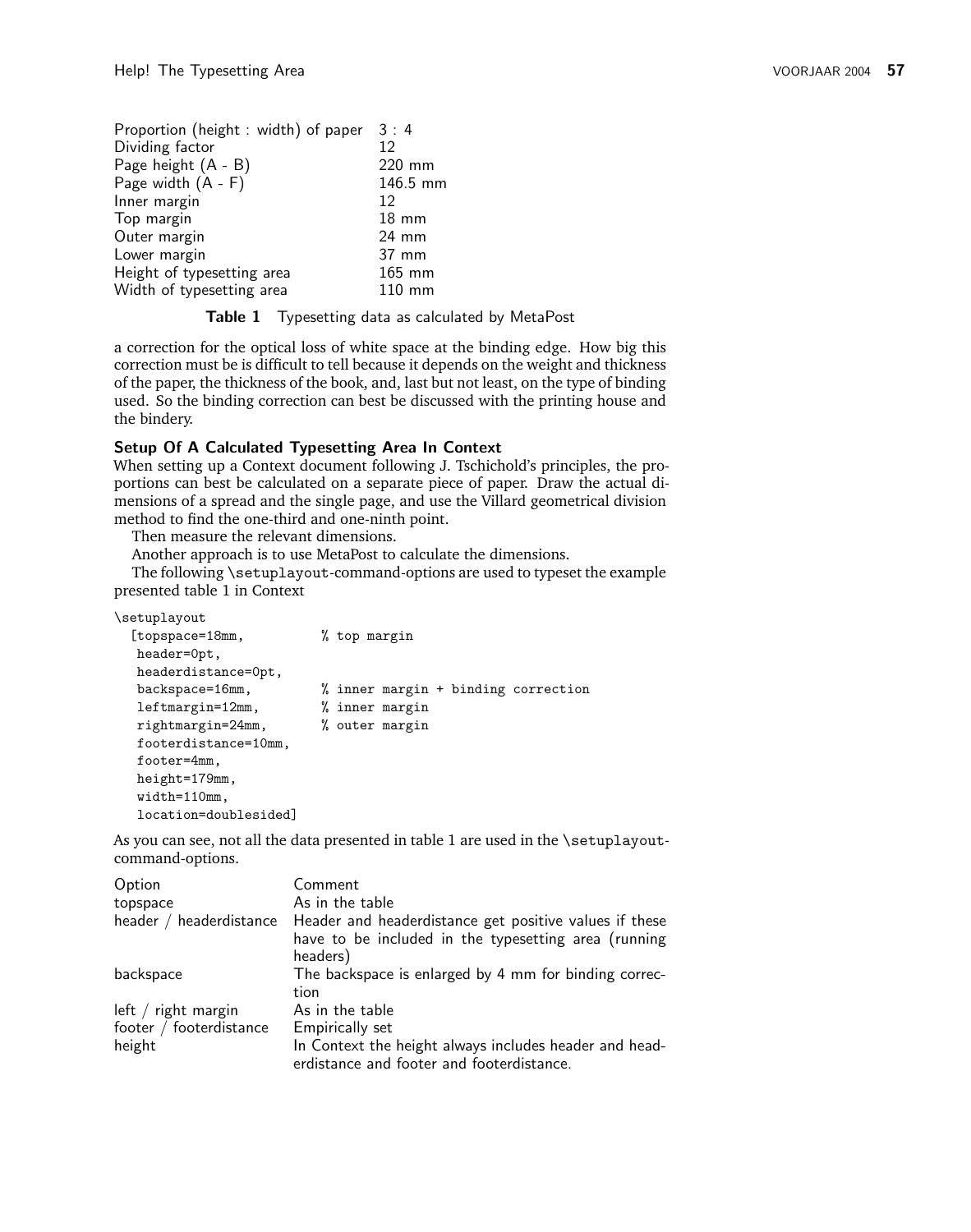| width    | As in the table                                       |
|----------|-------------------------------------------------------|
| location | The document will be doublesided, and centered on the |
|          | paper                                                 |

In the near future Context will provide several predefined page setups. The predefinitions will contain single and doublesided layouts. The doublesided layout will be based on the ninths-division. Other setups will allow the layout to take character widths into account. Since the average number of occurrences of different characters varies between languages, the adjustments will be language dependent.

#### **Setup Of A Decent Layout In Latex**

Latex users are encouraged to have a closer look at the KOMA-script package  $[3]^1$ . KOMA-script provides single- and doublesided layouts. The doublesided layout is based on the ninths-division. It is possible to have the typesetting area adjusted for the font used (70 chars width of the line). The KOMA-script also accepts a binding correction.

#### **Conclusion**

- $\Box$  If the typesetting area must be as high as the width of the page, then the ratio of the paper (spread) must be 3 : 4. In this case the page has the proportion 2 : 3.
- $\square$  The drawing method developed by van der Graaf en Tschichold can be applied to any paper size and paper proportion.
- $\Box$  The 'canon' of division by 9 or 12 is not mandatory.
- $\square$  The typesetting area remains harmonious with respect to the page if it is related to the diagonals of the spread and the diagonals of the page.
- $\square$  The calculated inner margin of a spread must be enlarged by the binding correction for compensation of optical loss of white space due to binding.
- $\square$  For easy reading, the line length should not exceed 70 characters including spaces.
- $\Box$  The line-length can be influenced by the font size and the choice of font (narrow-running vs. broad-running).

The interested reader might want to look at some examples of books. The Royal Library in the Hague has a website dedicated to 100 highlights out of their collection [4].

## **Literature**

- [1] Hagen H., Egger W.. TEX Font Sampler. NTG, Dante, Gutenberg. 2004.
- [2] GLaD-construction: http://world.std.com/~wij/glad/tschichold.html
- [3] Kohm M.. Satzspiegelkonstruktion im Vergleich. Die T<sub>E</sub>Xnische Kommödie. 4, 2002. 28 – 48.
- [4] Koninklijke Bibliotheek Den Haag: Honderd hoogtepunten uit de Koninklijke Bibliotheek. http://www.kb.nl/kb/100hoogte/index.html.
- [5] Taylor Ph.. Book Design for TEX Users. MAPS 19, 19 22, 28 36. 1997.
- [6] Tschichold J.. Ausgewählte Aufsätze über Fragen der Gestalt des Buches und der Typographie. Birkhäuser Verlag Basel. 2. Auflage. ISBN-3-7643-1946-1. 1987.

For further reading as cited by [6]:

- [7] Graaf van de J.A.. Nieuwe berekening voor de vormgeving. In: *Tété*. Amsterdam. November, 1946.
- [8] Kayser H.. Ein harmonikaler Teilungskanon. Occident Verlag Zürich. 1946.